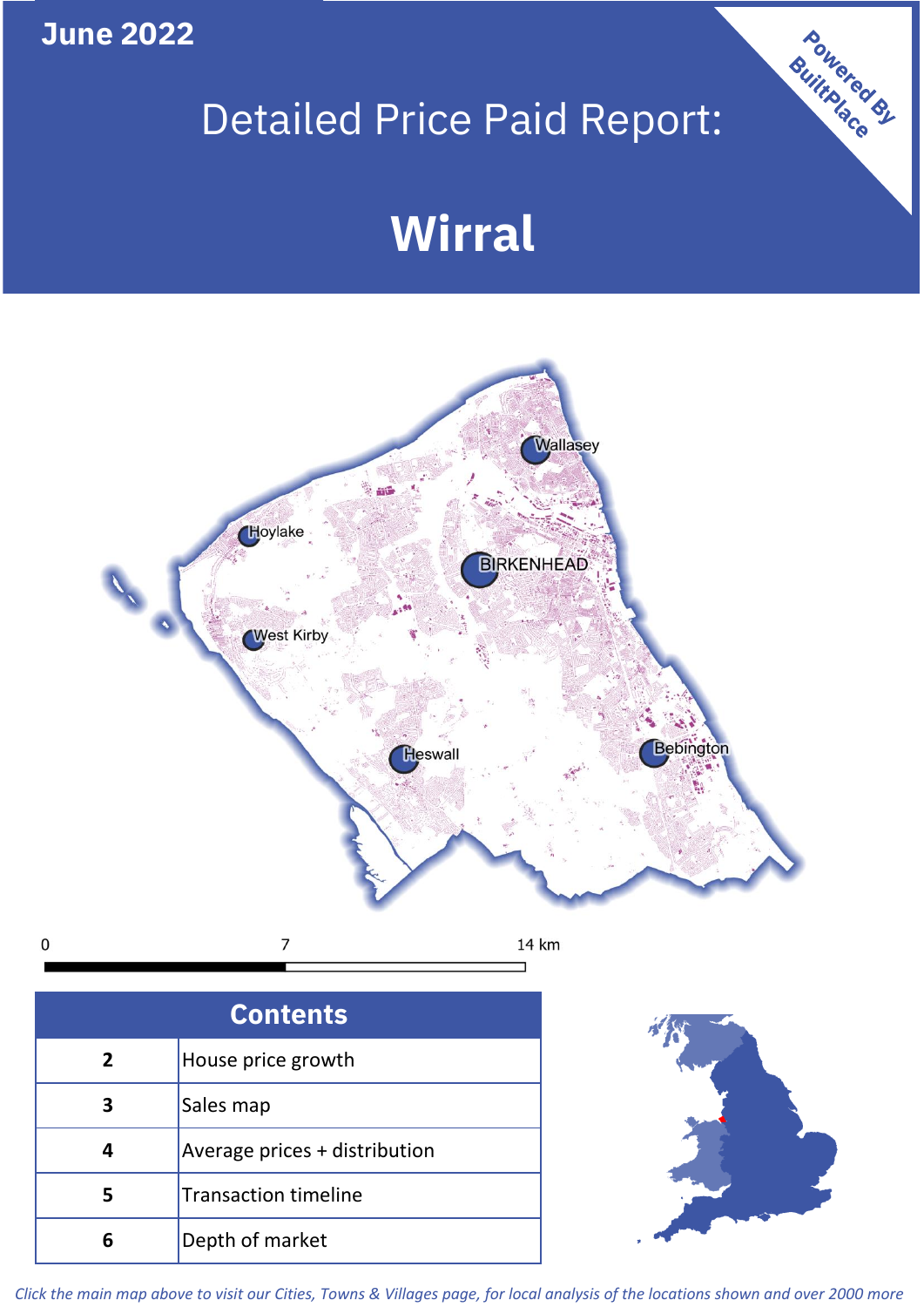## **Headline Data**

|                     | <b>Current level</b> | 3 month | <b>Annual</b> | 5 year | 10 year |
|---------------------|----------------------|---------|---------------|--------|---------|
| <b>House prices</b> | £195,860             | 3.3%    | 7.4%          | 31.8%  | 49.4%   |
| <b>Transactions</b> | 5,225                | $-8.4%$ | 20.3%         | 5.4%   | 60.7%   |

## **House Price Growth (April 2022 data)**

#### *Annual Change in House Prices*



House prices in Wirral grew by 7.4% in the 12 months to April 2022 (based on 3-month smoothed data). By comparison national house prices grew by 10.7% and prices in the North West grew by 11.0% over the same period.

Wirral house prices are now 29.6% above their previous peak in 2007, compared to +36.0% for the North West and +52.9% across England.



#### *Year-To-Date Change in House Prices, December to April*

Local prices have grown by 4.3% in 2022 so far, compared to growth of 4.5% over the same period last year.

#### *Source: OS OpenData; UK House Price Index (Contains HM Land Registry data © Crown copyright)*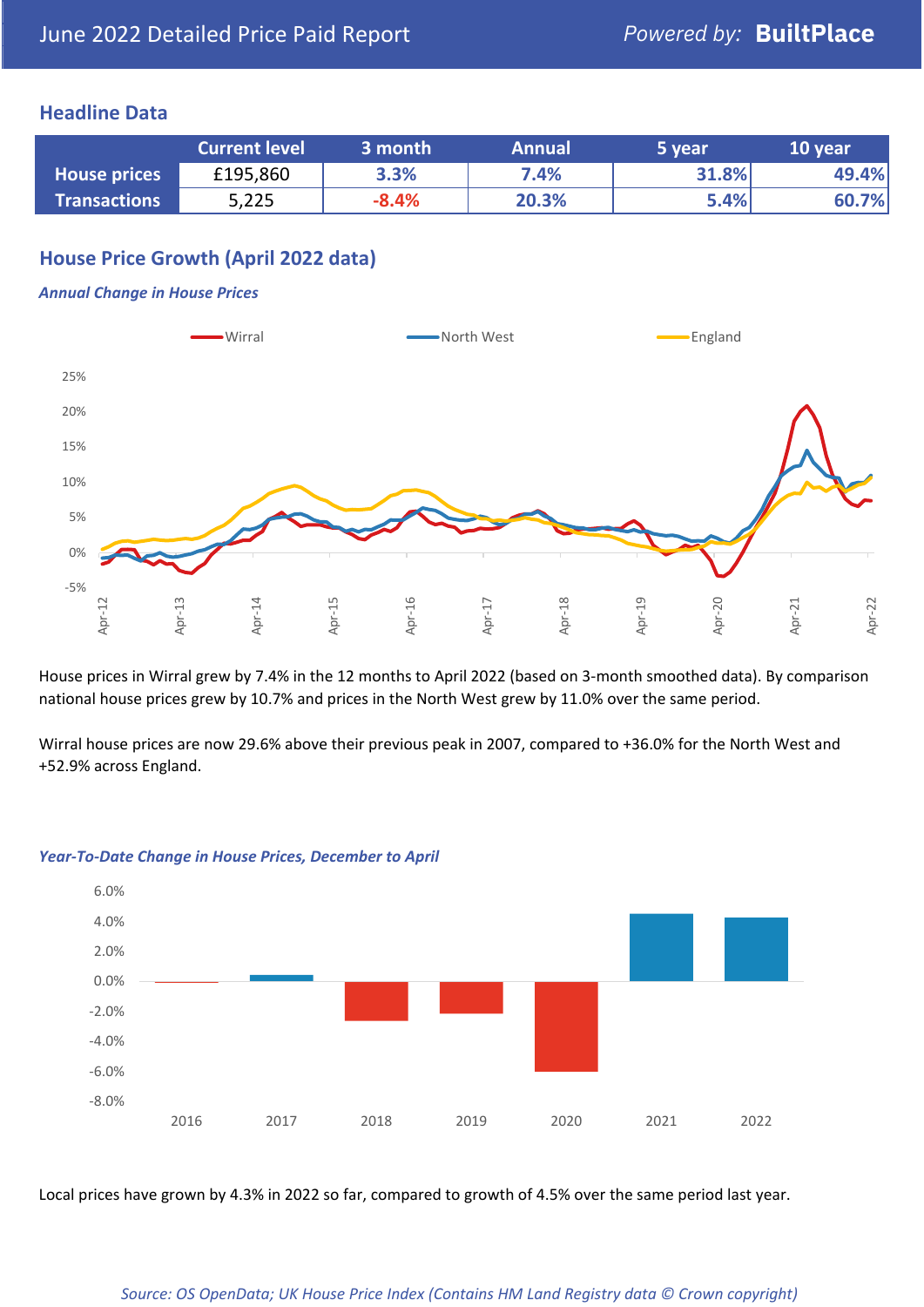## **House Price Map**

### *12 months to April 2022*



*Each point is one postcode, coloured by the average value relative to all sales in this local authority (price bands are LA-specific quintiles).*

## **Map Key**

| Min      | <b>Max</b> |                            |
|----------|------------|----------------------------|
| Up to    | £112,000   | 1st quintile / lowest 20%  |
| £112,000 | £159,000   | 2nd quintile               |
| £159,000 | £208,000   | 3rd quintile               |
| £208,000 | £290,000   | 4th quintile               |
| £290,000 | and over   | 5th quintile / highest 20% |

## *Source: OS OpenData; UK House Price Index (Contains HM Land Registry data © Crown copyright)*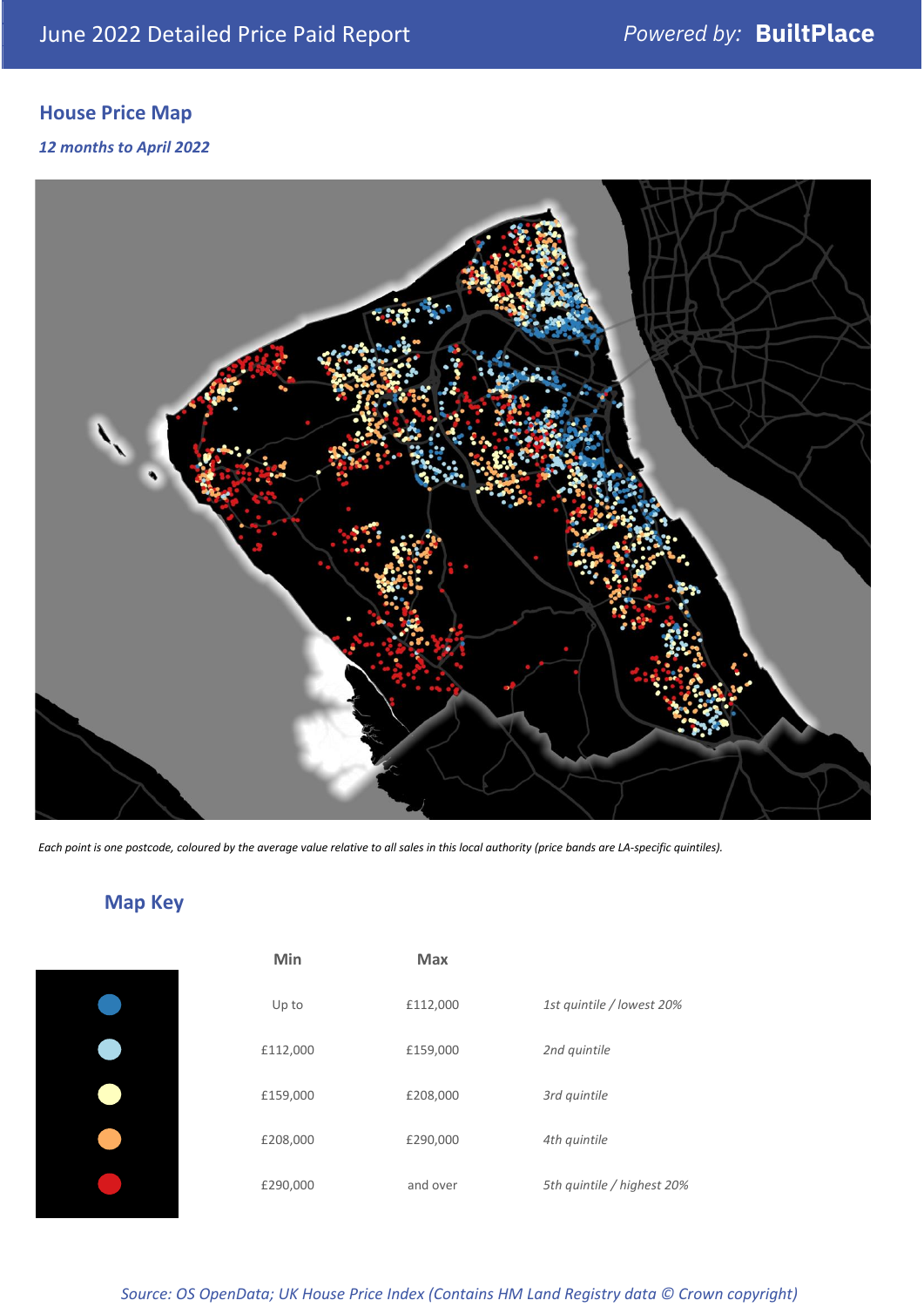## **Average House Price by Property Type**

### *12 months to April 2022*



|                 | <b>New</b>           | <b>Second hand</b> |  |
|-----------------|----------------------|--------------------|--|
| <b>Flat</b>     | £159,950             | £134,552           |  |
| <b>Terraced</b> | No recorded<br>sales | £140,347           |  |
| Semi-detached   | £178,696             | £225,364           |  |
| <b>Detached</b> | £430,871             | £423,927           |  |

## **House Price Distribution by Year**

*All properties, by price band and calendar year (2020 = year to date)*

|                    | 1997 | 2002 | 2007 | 2012 | 2017 | 2019 | 2020 |
|--------------------|------|------|------|------|------|------|------|
| <b>Under £100k</b> | 90%  | 72%  | 23%  | 26%  | 23%  | 15%  | 19%  |
| £100-200k          | 9%   | 22%  | 57%  | 52%  | 49%  | 42%  | 41%  |
| E200-300k          | 1%   | 4%   | 13%  | 15%  | 16%  | 24%  | 20%  |
| £300-400k          | 0%   | 1%   | 4%   | 4%   | 6%   | 9%   | 8%   |
| £400-500k          | 0%   | 0%   | 2%   | 2%   | 3%   | 4%   | 4%   |
| <b>£500k-1m</b>    | 0%   | 0%   | 1%   | 1%   | 3%   | 5%   | 6%   |
| £1-2m              | 0%   | 0%   | 0%   | 0%   | 0%   | 0%   | 1%   |
| <b>Over £2m</b>    | 0%   | 0%   | 0%   | 0%   | 0%   | 0%   | 0%   |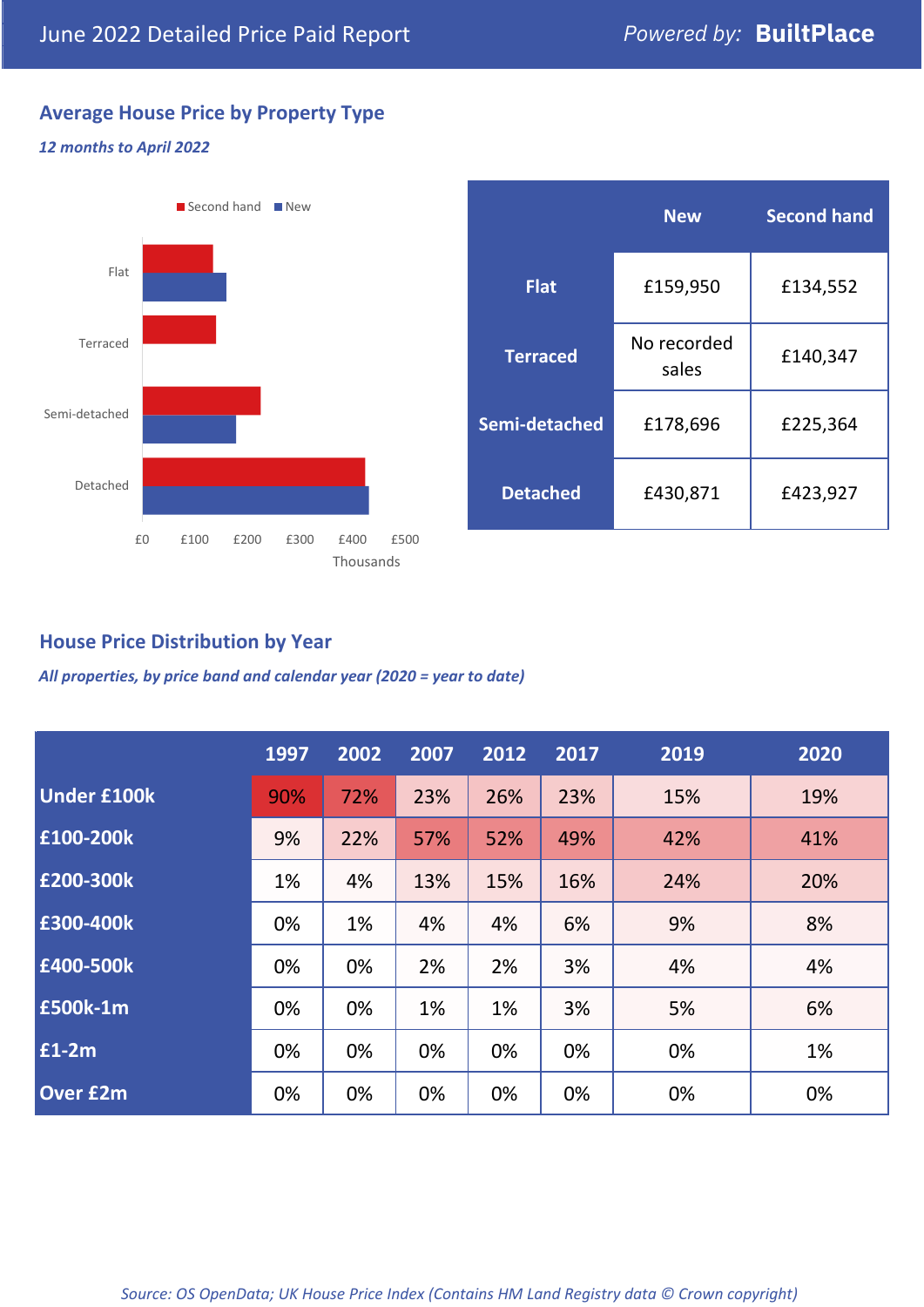## **Transactions (February 2022 data)**

*Annual Transactions, Indexed (2001-05 average = 100)*



There were 5,225 transactions in Wirral during the 12 months to February 2022. This is 75% of the average from 2001-05 and suggests activity is below pre-downturn levels.

Transactions in Wirral have grown by 8.0% since 2014, compared to changes of +3.4% for North West and -7.7% for England.



#### *Cash and New Build Sales as % of Total, by Year*

*Note: The data on this page EXCLUDES transactions identified as transfers under a power of sale/repossessions, buy-to-lets (where they can be identified by a mortgage), and transfers to non-private individuals - i.e. it comprises only Land Registry 'A' data.*